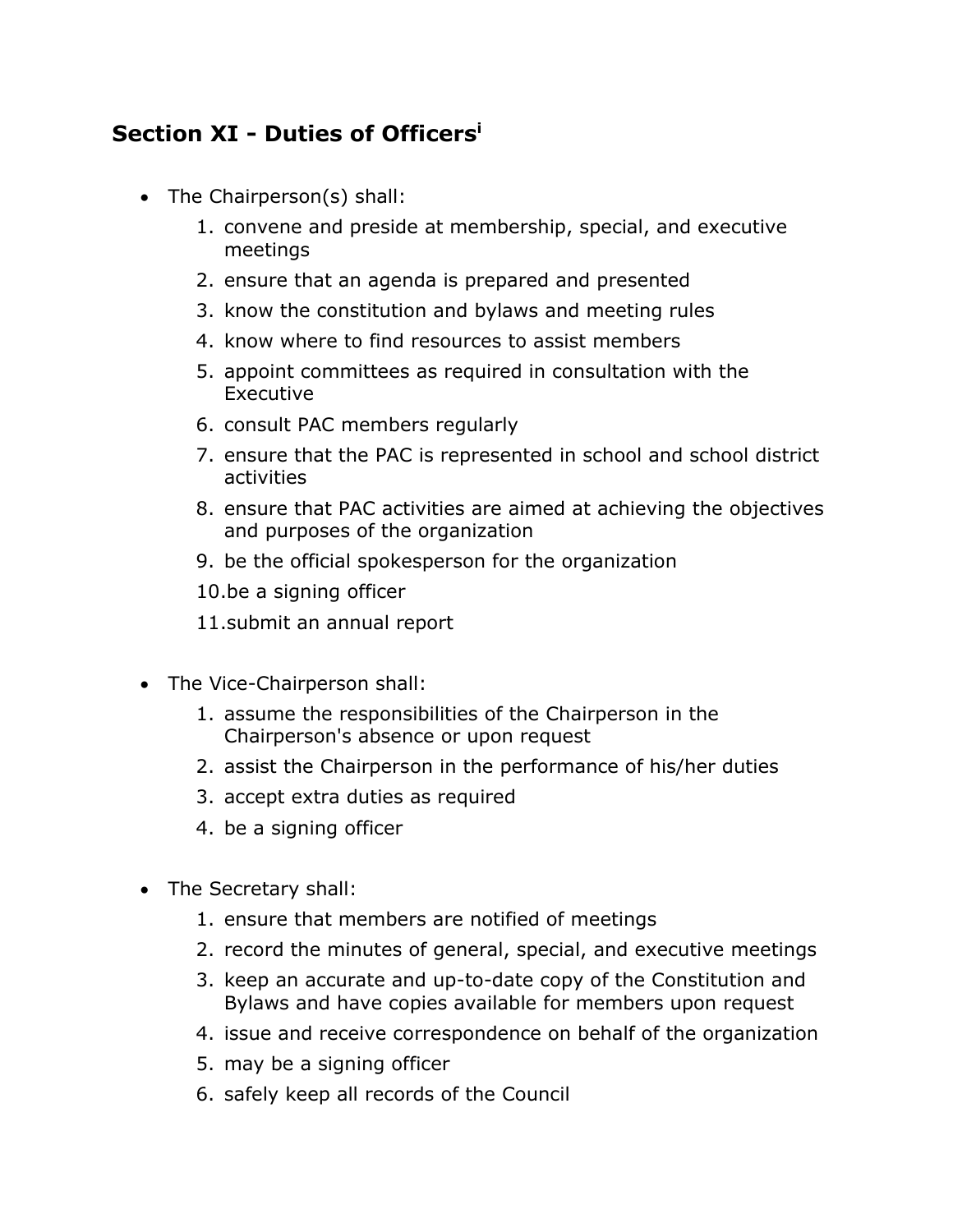- 7. ensure official notice is given to the school and Vancouver School Board of all Executive Officer elections or changes, and register the Constitution and Bylaws and any amendments with VSB and school
- The Treasurer shall:
	- 1. be one of the signing officers of the executive
	- 2. receive all funds for the Council
	- 3. disburse funds authorized by the executive or members
	- 4. maintain an accurate record of all expenditures of the Council
	- 5. give a report of all receipts and expenditures at all general meetings
	- 6. deposit all funds collected on behalf of the Council in an account at a recognized financial institution approved by the PAC
	- 7. make books available for viewing by members upon request
	- 8. have the books ready for inspection or audit annually
	- 9. with the assistance of the executive, draft a budget and tentative plan of expenditures as per Section XIV
	- 10.ensure that another signing officer has access to the books in the event of his/her absence
	- 11.Establish and maintain a separate 'PAC gaming account' for receipt and disbursement of all gaming funds, in accordance with BC regulatory requirements.
	- 12.submit annual gaming summary or other reports as required to regulatory authorities
	- 13.submit an annual PAC financial statement at the Annual General Meeting of the Council
- The District Parent Advisory Council representative shall:
	- 14.Represent the views and positions of Kits PAC to the District Parent Advisory Council for Vancouver School District.
	- 15.Act as a liaison between the DPAC and PAC, and provide PAC with information about District events, policies and developments.
	- 16.Vote at DPAC as a representative of Kits PAC.
	- 17.Provide liaison with provincial parent bodies, including BCCPAC, in the absence of any other specifically designated